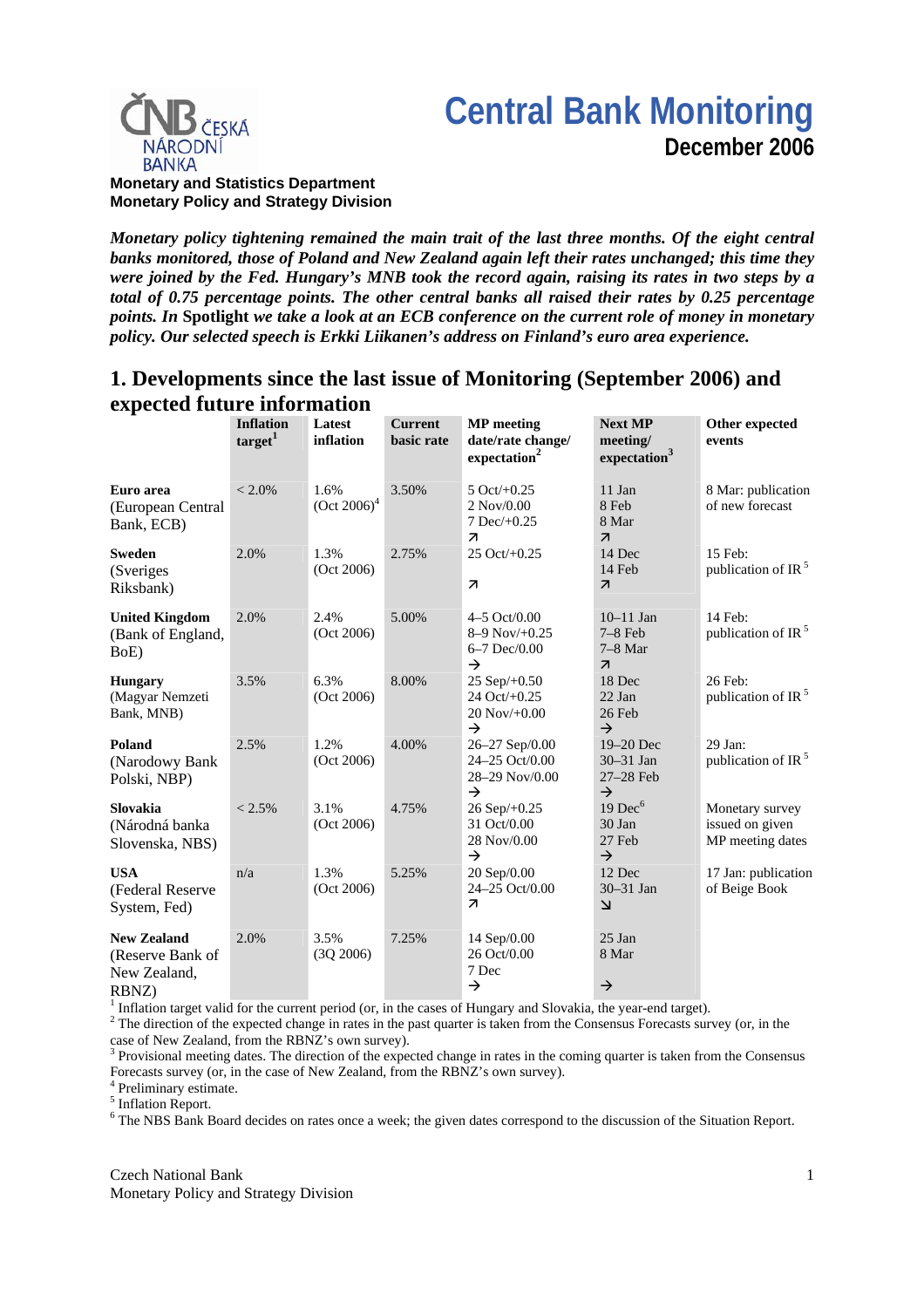# **2. News**

### **[ECB publishes 2006 Convergence Report…](http://www.ecb.int/pub/pdf/conrep/cr200612en.pdf)**

On 5 December, the ECB and the European Commission published a Convergence Report assessing economic and legal convergence in nine EU Member States: the Czech Republic, Estonia, Cyprus, Latvia, Hungary, Malta, Poland, Slovakia and Sweden. In producing this report, the ECB fulfils the requirement of Articles 122(2) and 121(1) of the Treaty establishing the European Community to report to the Council of the European Union (EU Council) at least once every two years or at the request of a Member State "on the progress made in the fulfilment by the Member States of their obligations regarding the achievement of economic and monetary union". At present, 13 Member States are not full participants in the Economic and Monetary Union. Two of these states, Denmark and the United Kingdom, have a special status under the relevant Protocols attached to the Treaty. As a consequence, Convergence Reports for these two Member States only have to be provided if they so request. Another two Member States, Lithuania and Slovenia, were assessed in Convergence Reports issued in May 2006, following their requests for an examination. Taking into account these reports, Slovenia was given the go-ahead to join the euro area on 1 January 2007, whereas Lithuania's entry was not approved. The December report states that of the nine countries examined, the Czech Republic, Cyprus, Poland and Sweden meet the inflation criterion; Estonia, Cyprus, Latvia and Sweden satisfy the public finance criterion; only Estonia meets the exchange rate criterion; and all the countries except Hungary are compliant with the long-term interest rate criterion.

#### **[…and study on differences in interest rates…](http://www.ecb.int/press/pr/date/2006/html/pr060920.en.html)**

On 20 September the ECB published a report entitled "Differences in MFI interest rates across euro area countries". This publication was prepared by a group of experts at the ECB and at national central banks under the joint mandate of the Monetary Policy Committee and the Statistics Committee. The report presents the first comprehensive assessment of cross-country differences in various types of deposit and lending interest rates that are offered and charged by euro area monetary financial institutions to households and non-financial corporations. The report states that despite the remarkable convergence that has taken place in the euro area in recent years, similar types of interest rate still vary considerably across countries. Only a small part of these differences can be attributed to statistics. The main factor is remaining product heterogeneity, which makes it methodologically difficult to unify categories at the euro area level. Other factors such as the data aggregation method and differences in credit risk and market structure also contribute.

#### **[…launches a new Statistical Data Warehouse…](http://www.ecb.int/press/pr/date/2006/html/pr060921.en.html)**

A new Statistical Data Warehouse was launched on 21 September. It is intended for a wide range of users, ranging from one-time visitors to market participants, journalists, analysts and researchers. It is simple to use and allows users to quickly find, display, chart and download data. The Warehouse is available a[t http://sdw.ecb.int.](http://sdw.ecb.int/) 

### **[…and organises 4th Central Banking Conference](http://www.ecb.int/events/conferences/html/cbc4.en.html)**

The 4th Central Banking Conference took place on 9–10 November 2006 under the patronage of the ECB, this time on the theme of "The role of money: money and monetary policy in the twenty-first century". The conference and its conclusions are covered in more detail in *Spotlight*.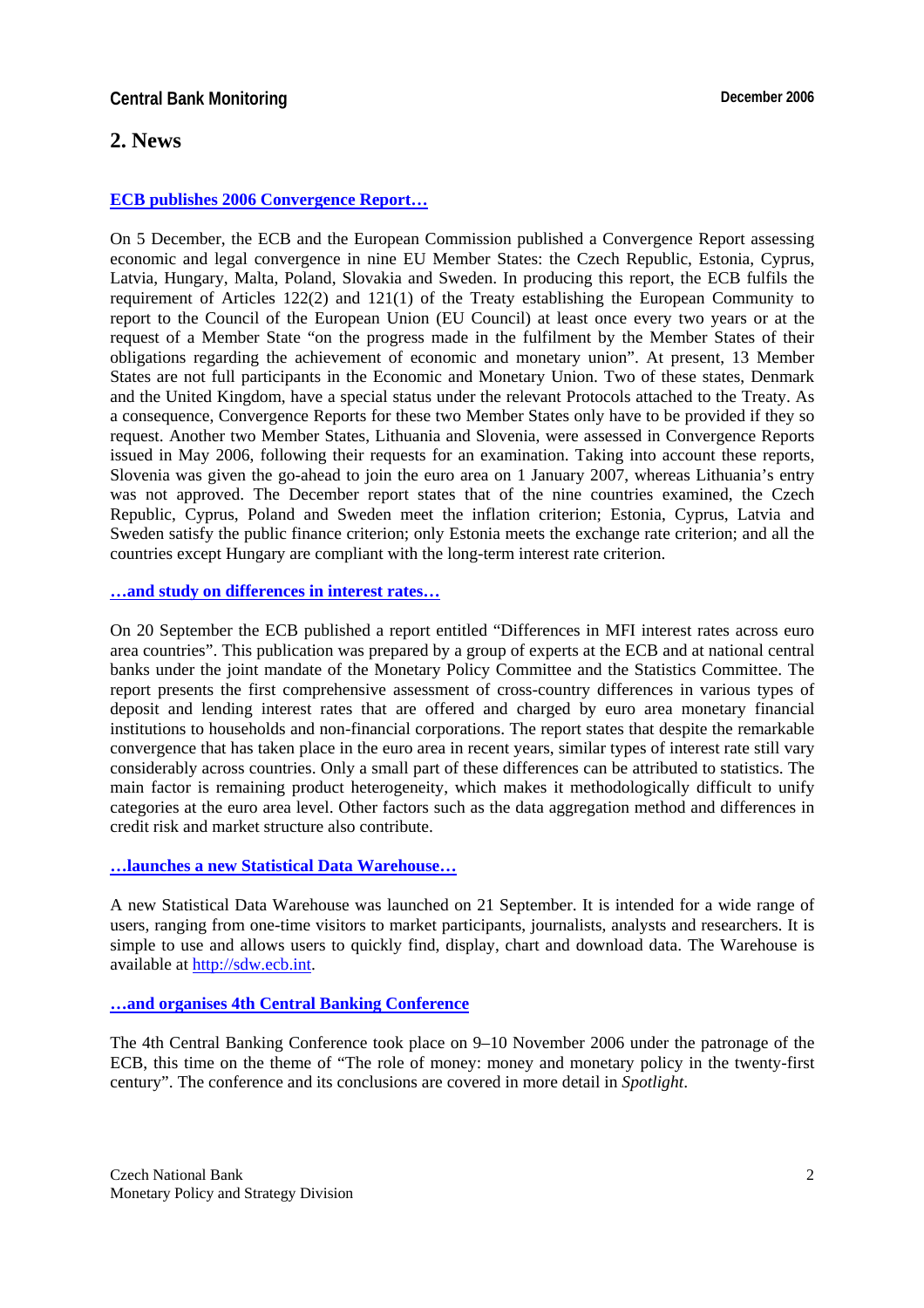### **Central Bank Monitoring Central Bank Monitoring Central Bank Monitoring Central Bank Monitoring Central Bank Monitoring Central Bank Monitoring Central Bank Monitoring Central Bank Monitoring Central Bank Monitoring Centr**

#### **[Swedish parliament commissions independent report on monetary policy](http://www.riksbank.com/templates/Page.aspx?id=23320)**

The Swedish parliament's Committee on Finance on 28 November published "An assessment of Swedish monetary policy 1995–2005" by Frederic S. Mishkin and Francesco Giavazzi. The Committee commissioned the independent assessment in spring 2005. According to the authors the Swedish central bank comes out of the evaluation very favourably. Monetary policy making has greatly improved from what occurred prior to the adoption of inflation targeting under an independent central bank. However, in recent years the Riksbank has persistently undershot its inflation target, leading to a loss in output and higher unemployment. The Riksbank has also not been effective enough in clearly communicating its strategy. The authors therefore make nine recommendations in the areas of the governance, conduct and communication of monetary policy.

#### **[Adam Smith to feature on banknotes](http://www.bankofengland.co.uk/publications/news/2006/098.htm)**

The world-renowned philosopher and economist, Adam Smith, is to be portrayed on a new £20 banknote the Bank of England is to introduce into circulation next spring. The note will start a new series of new-design Bank of England banknotes. The new note will incorporate enhanced security features and will initially circulate in tandem with the older £20 note.

#### **[NBS approves Communication Strategy until 2009](http://www.nbs.sk/MEDIA/STRATEG.HTM)**

The Bank Board of the National Bank of Slovakia (NBS) has approved the NBS Communication Strategy until 2009, defining the main objectives and target groups and proposing communication instruments to achieve the set objectives. The Strategy pays special attention to communication with experts and the public in the field of monetary policy in connection with the fulfilment of the NBS Monetary Programme. All communication with the public will be guided by the principles of transparency, predictability and comprehensibility. Explaining the Maastricht criteria for inflation and the exchange rate will be a main monetary policy objective, while achieving the target inflation level will be the overriding objective.

#### **[Fed discusses possibility of targeting inflation](http://www.federalreserve.gov/fomc/minutes/20061025.htm)**

At its meeting on 24–25 October, the FOMC discussed the advantages and disadvantages of setting a quantitative inflation target. It was stated that this was a complex issue that required further discussion. The debate on this issue will continue at the FOMC's meeting in January 2007.

#### **[RBNZ releases another fascinating book](http://www.rbnz.govt.nz/news/2006/2836234.html#TopOfPage)**

The RBNZ and the New Zealand Treasury in October released a book entitled "Testing stabilisation policy limits in a small open economy". The book contains the proceedings of a conference held in Wellington on 12 June 2006. Although macroeconomic policies in New Zealand have achieved considerable success over the past decade, there have at times been periods of significant external imbalance and variability in the NZ dollar. The conference examined the possibility of employing alternative stabilisation policies. In this respect some of the papers will be of interest to Czech readers. Representatives of the OECD, the IMF, central banks and universities presented papers at the conference.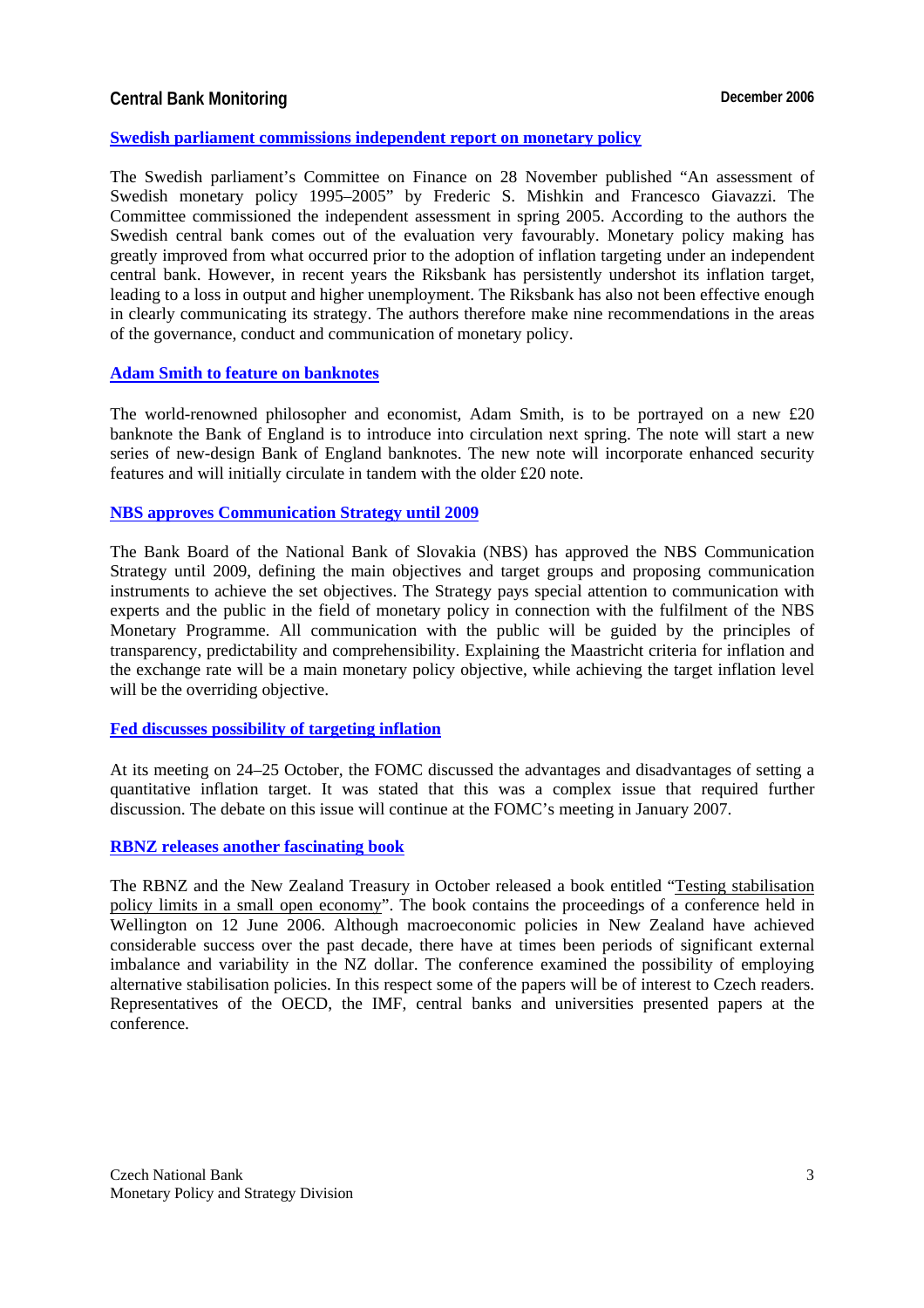# **3. Spotlight: The ECB's "Role of Money" conference**

On 9–10 November 2006 the ECB held a conference entitled ["The role of money: money and](http://www.ecb.int/events/conferences/html/cbc4.en.html)  monetary policy in the twenty-first century", part of a cycle of central banking conferences organised by the ECB every two years. It is presumably no accident that this topic was chosen in the year that Otmar Issing, regarded as the founding father of the ECB's two-pillar monetary policy strategy, left the ECB's management after a tenure of eight years. Mr Issing gave an honorary address at the conference in which he defended the ECB's choice of monetary policy strategy. The conference was attended by senior representatives of numerous central banks, leading world economists, financiers and journalists.

In their speeches, the ECB's top managers mostly praised the successes achieved by the ECB since its foundation in maintaining price stability, despite this being no easy task for a newly established monetary authority. In this context it was mentioned several times that the monetary pillar of ECB policy had helped anchor inflation expectations. The argument that *monetary* policy must by definition take an interest in *money* and that "inflation is ultimately a *monetary* phenomenon" was also used quite often.

Jürgen Stark ended his opening address with a challenge that monetary policy should always be prepared to learn from modern economic theory, but at the same time that economic theory should respect truths that have survived the test of time (see above). Christian Noyer noted that even if money does not have a direct relationship to inflation, it can be a useful leading indicator for longer time horizons than those that central bank forecasts usually focus on. It can also help identify the emergence of future financial imbalances in good time. In his address, the President of the ECB, Jean-Claude Trichet, took issue with the widespread view that in practice the ECB has never been guided by the monetary pillar if the economic analysis pillar has not been pointing in the same direction. He also expressed the belief that the ECB had succeeded in explaining its strategy well to the public. This unanimity of views among the members of the Executive Board of the ECB was upset slightly by a visionary remark in which Lucas Papademos admitted that it might be possible to merge the two pillars into one. However, this step, he said, was conditional on constructing a macroeconomic model incorporating dynamic stochastic general equilibrium models as well as imperfections in the financial system and the information content of monetary aggregates.

Another major ECB contribution to the conference programme was a study attempting to assess the ECB's 1999–2006 experience, authored by a team led by Lucrezia Reichlin. It emphasised that the ECB's strategy had evolved over time and had responded to the challenges faced by the ECB in practice. Among other things, the importance of expert judgement in the ECB's monetary analyses had been increased in an effort to take portfolio shifts into account and provide a behavioural explanation of monetary developments. Reduced form money-based inflation forecasts had also come to play a more prominent role. It was demonstrated that the forecasts based on money and those based on economic analysis had mean errors of opposite sign, hence the two types of forecast were complementary. Moreover, monetary aggregates corrected for portfolio shifts gave unbiased forecasts of inflation, although the correlation with inflation was negative. Conversely, the importance attached to estimates of money demand had fallen significantly and the ECB now relied far less on the stability of money demand over time. By way of conclusion, the extent to which the monetary pillar had been reflected in the ECB's actual monetary policy decisions was evaluated. In most cases, the recommendations stemming from the two pillars had pointed in the same direction and no dilemma had arisen. It appeared, however, that when the signals had been blurred, the ECB had favoured its economic analysis.

The representatives of the academic community were far less united than the ECB staff in their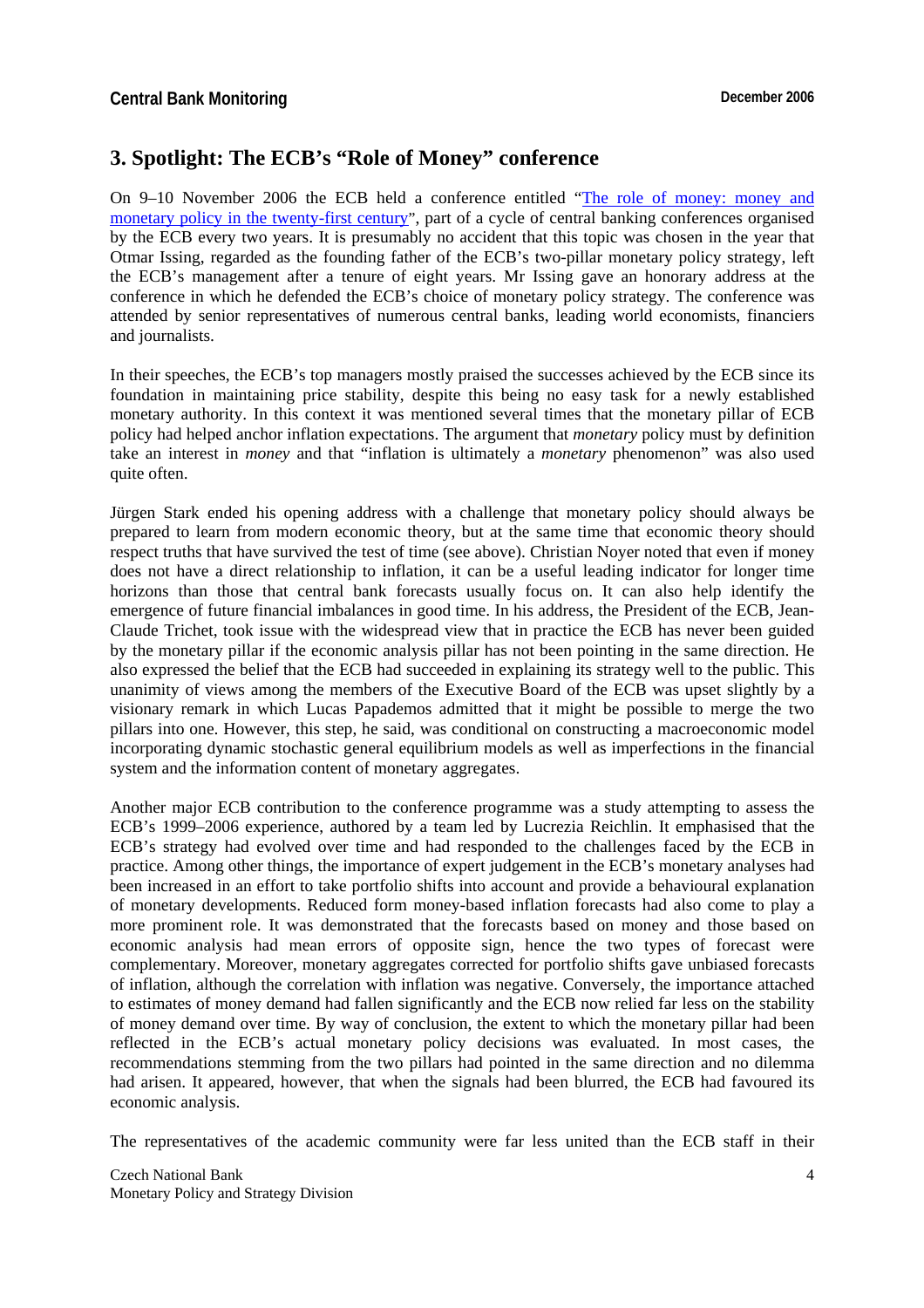### **Central Bank Monitoring Central Bank Monitoring Central Bank Monitoring Central Bank Monitoring Central Bank Monitoring Central Bank Monitoring Central Bank Monitoring Central Bank Monitoring Central Bank Monitoring Centr**

appraisal of the usefulness of monetary analyses for monetary policy. This split was symbolised on one side by the address given by Michael Woodford from Columbia University, whose message was given further weight by comments made by Harald Uhlig from Humboldt University in Berlin, and on the other side by Lawrence J. Christiano from Northwestern University. As expected, Professor Woodford presented the standard model of new Keynesian economics, in which money is an endogenous variable and has zero added information value. These conclusions were criticised by several ECB representatives in their speeches. Professor Christiano, by contrast, presented a model with sticky wages and financial market imperfections in which inflation targeting may destabilise the economy. In some circumstances, then, it is appropriate to apply exemptions and start reacting to credit or money growth. The prevailing view from the floor seemed to lie somewhere between these two poles, i.e. monetary aggregates should be assigned a weight in monetary policy to the extent that they are useful in forecasting inflation. It was also mentioned several times in the debate that money analyses can be useful in identifying risks to financial stability, although the point was also made that there is no reason to focus such analyses solely on financial instruments that enter the monetary aggregates and that other financial assets and liabilities should also be taken into consideration.

The conference ended with a panel discussion featuring top representatives of the most important central banks – ECB President Jean-Claude Trichet (see above), US Fed Chairman Ben Bernanke, Governor of the People's Bank of China Zhou Xiaochuan and Deputy Governor of the Bank of Japan Kazumasa Iwata. Mr Bernanke focused on the Fed's historical experience with the use of monetary aggregates. He emphasised that money demand stability had collapsed several times in the USA, hence the Fed at present carefully analyses monetary developments but attaches quite a small weight to them in its decisions. Mr Zhou described the gradual establishment of standard central banking in China since 1985, including the current challenges (gradual reform of the forex market etc.). Mr Iwata discussed the Japanese experience with the quantitative easing policy at a time of deflation.

Overall the conference can be assessed as a useful exchange of views on a theme that remains a subject of dispute between theoreticians and monetary policy practitioners.